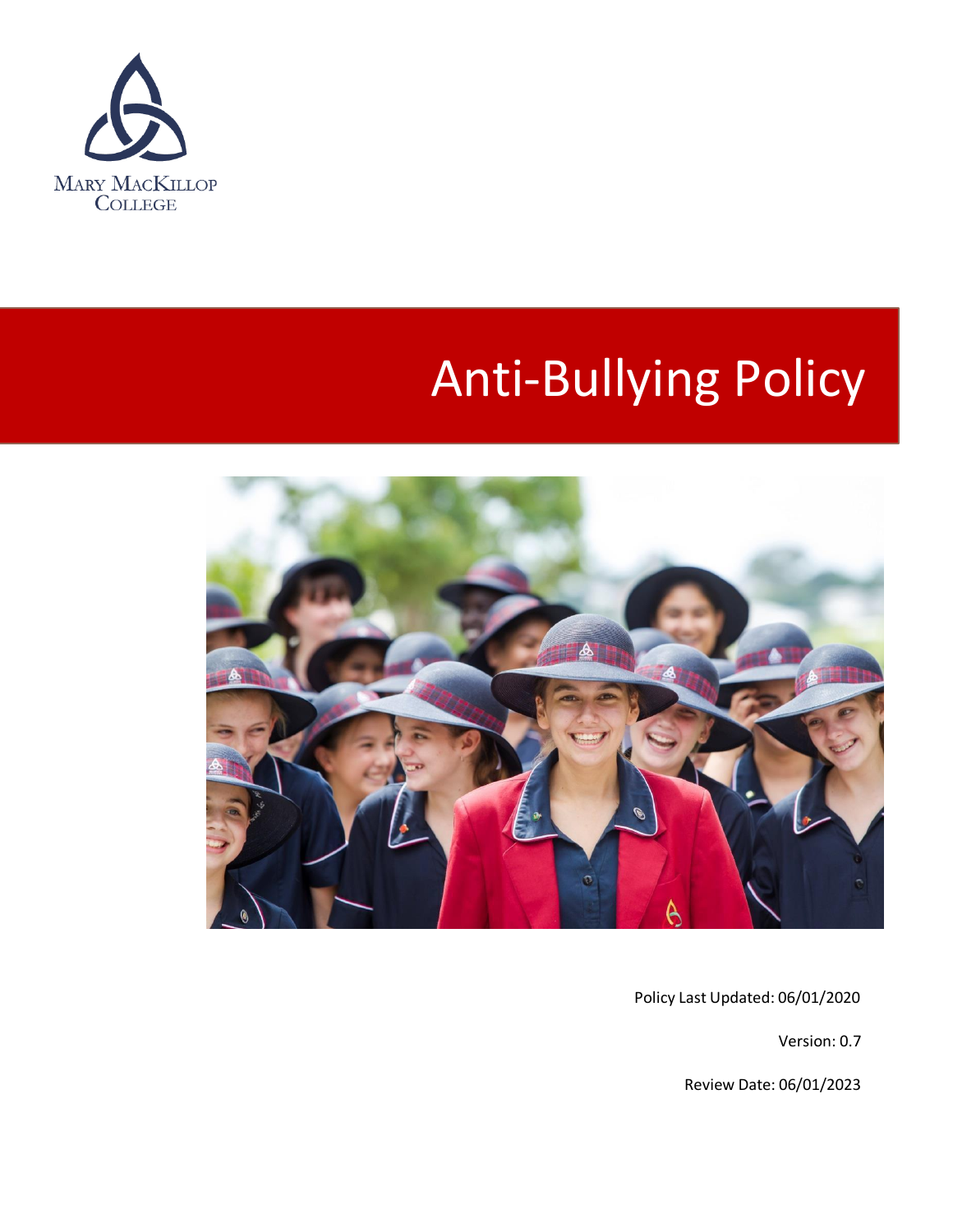## <span id="page-1-0"></span>**Contents**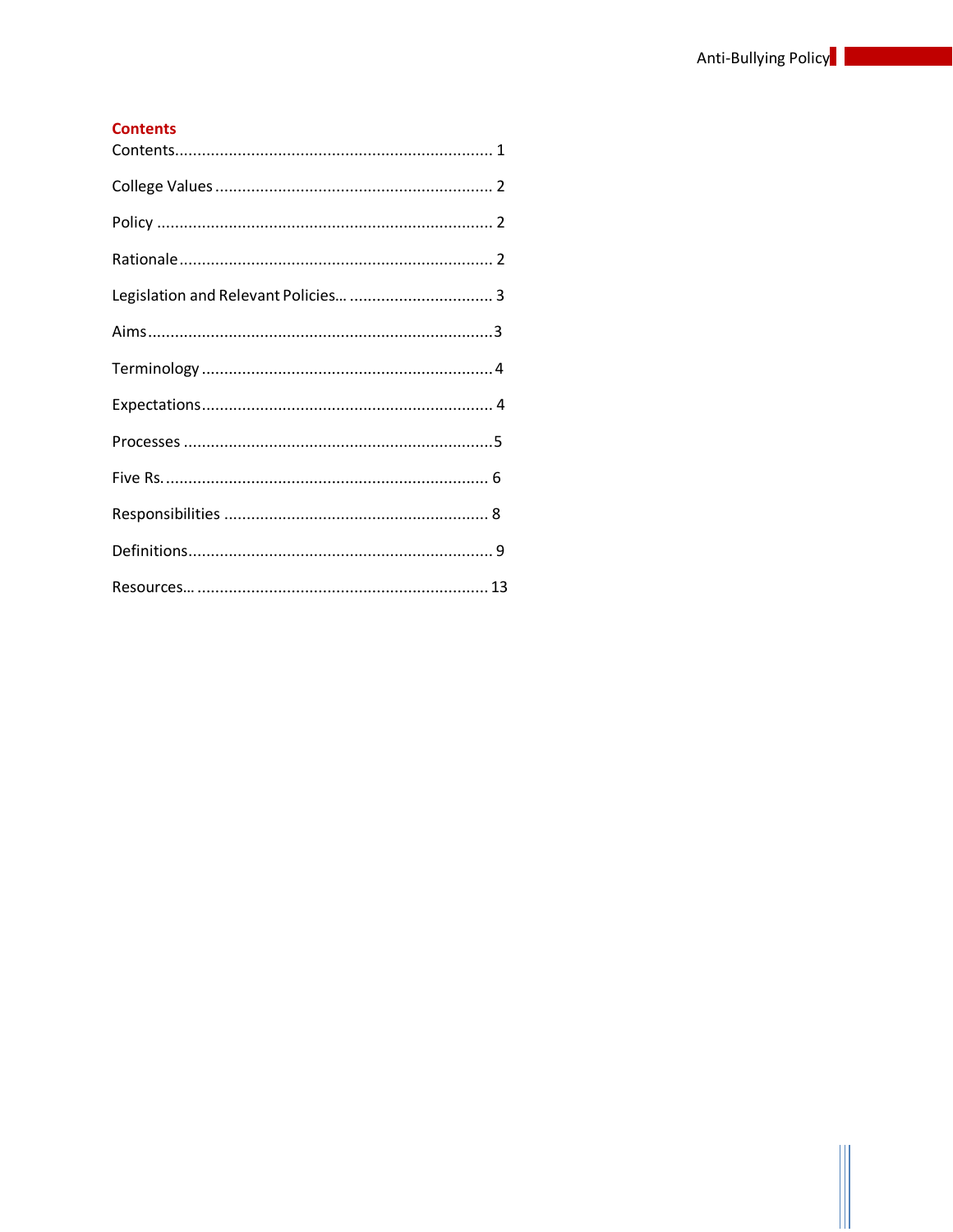# <span id="page-2-0"></span>**College Values**

- The dignity of each person
- Equality of opportunity
- Great trust inGod

## <span id="page-2-1"></span>**Policy**

<span id="page-2-2"></span>*Mary MacKillop College is committed to providing a safe and caring environment that fosters respect for others.*

## **Rationale**

Mary MacKillop College believes that in order for students to learn to the best of their ability and to extend personal growth, they must have a safe and friendly environment. The College will provide a positive culture where bullying is not accepted, where everyone will have the right to be respected by others, the right to learn or to teach, and the right to feel safe and secure in the school environment. We aim to educate, prevent and intervene.

The Anti-Bullying Policy is supported through educating students of:

- Appropriate behaviours towards others
- Consequences of their actions
- Useful strategies to implement when dealing withothers
- The importance of owning actions
- The procedures for reporting bullying without fear of retaliation and retribution restorative practices

This policy should be read in conjunction with the

- Brisbane Catholic Education Student Behaviour Support Policy, Regulations, Procedures and Guidelines (2019)
- Brisbane Catholic Education Preventing and Responding to Student Bullying in Schools Policy (2014)
- BCE Student Protection Policy and Processes
- Guideline for Managing Police Interventions in Schools
- Critical Incident Response Policy and Procedures
- Media Crisis Communication Guidelines
- OHS Incident Reporting and Investigation
- ICT Acceptable Use Policy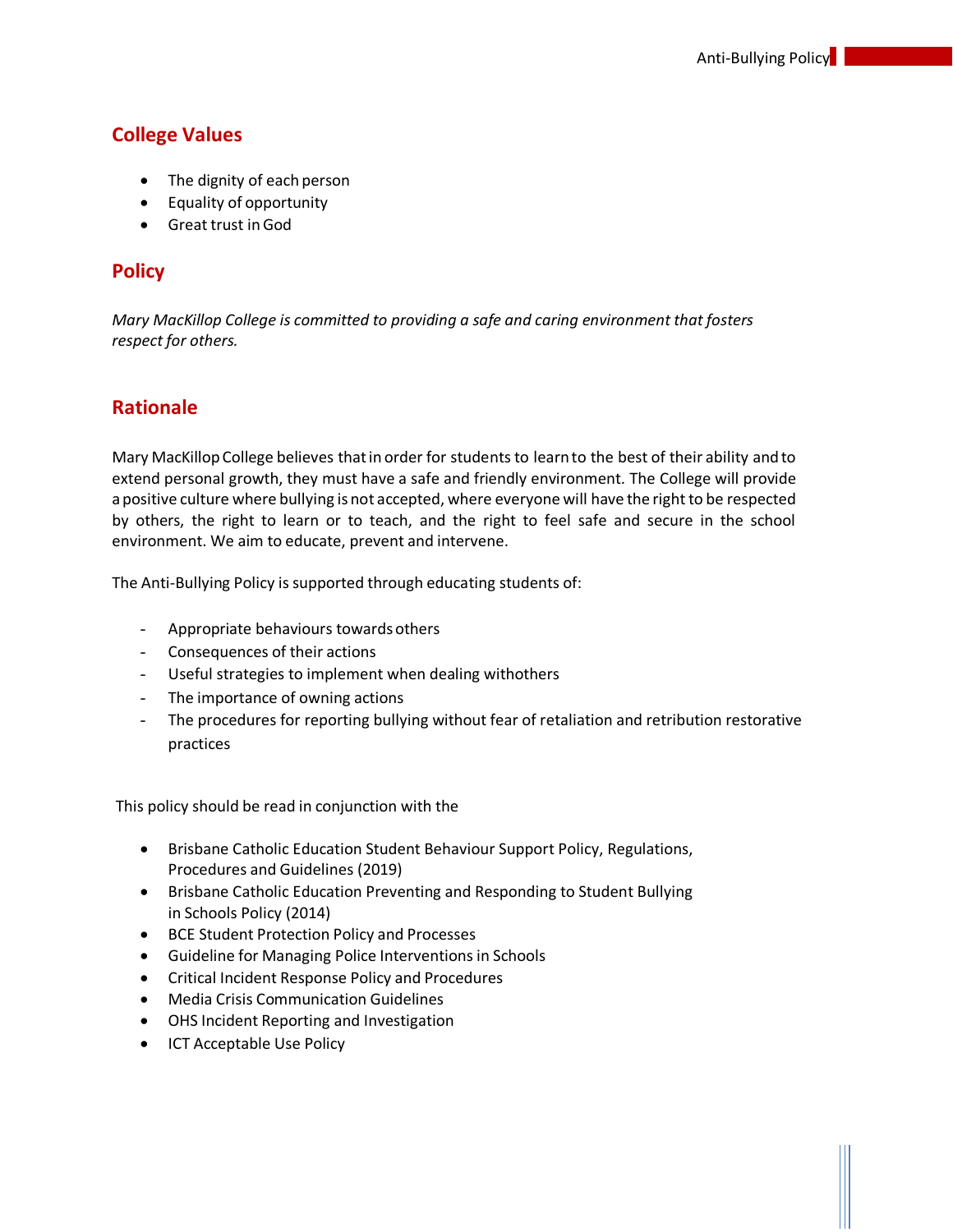# **Legislation and Policies**

The College is bound specifically and in principle by the following:

- Natural Law all dealings are to be fair, just and reasonable in effecting outcomes that are seen as unbiased; that people are given fair hearing and– that people have necessary personal and/or professionalsupport.
- Contract Law
- Criminal Law
- Torts Duty of Care, negligence
- Legislation
- Anti Discrimination Act 1991 (Qld) Discrimination Law Amendment Act 2002 Work Place Health and Safety Act (Qld) 1995 Sex Discrimination Act 1984 (C'Wealth)
- Racial Discrimination Act 1975 (C'Wealth) Disability Discrimination Act 1992 (C'Wealth)
- Privacy Amendment (Private Sector) Act 2000 (C'Wealth)
- Education (General Provisions) Regulation 2006 (Qld)
- Education (Accreditation of Non-State Schools) Act and Regulations (2001)
- Police Powers and Responsibilities Act 2012 (Qld)
- Human Rights and Equal Opportunity Commission Act 1986 (C'th)
- Telecommunications Act 1997 (C'th)

# <span id="page-3-0"></span>**Aims**

This document aims to:

- 1. Provide Mary MacKillop College with clear directions on anti-bullying and cyber safety as part of their whole school student behaviour support plan
- 2. Assist Mary MacKillop College in the prevention, reduction and response to bullying or harassment behaviour (including cyber bullying and the use of social media by students)
- 3. Promote at Mary MacKillop a proactive attitude to, and clear understanding of school processes, when addressing allegations of bullying or harassment behaviours
- 4. Facilitate a consistent approach to the management of school record keeping processesin relation to bullying or harassment behaviours and consequent investigations
- 5. Ensure the right of students and staff to expect that Mary MacKillop College is actively promoting a school environment free from the fear of bullying, harassment, intimidation and victimisation and where all members of the school community feel safe and supported at school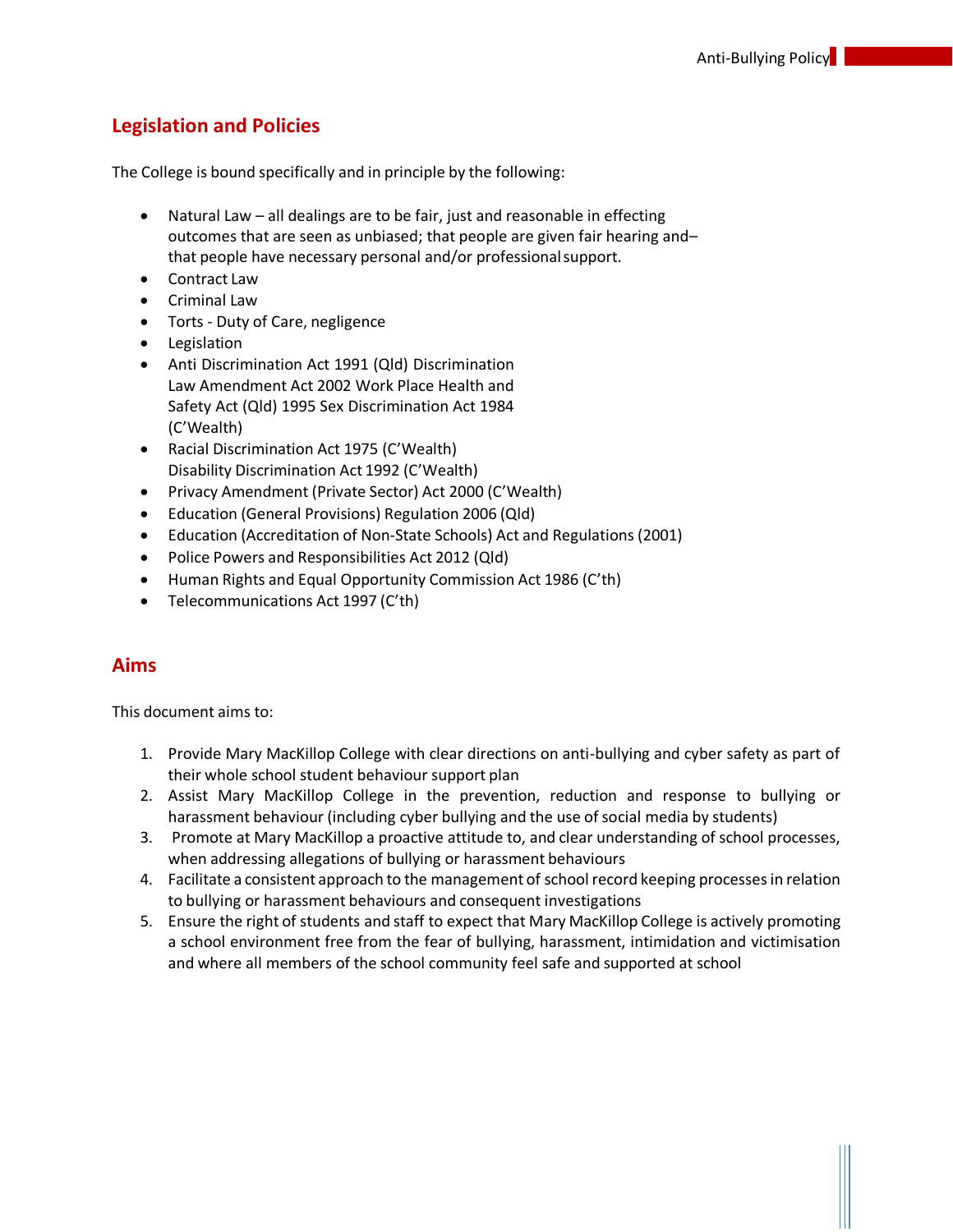# <span id="page-4-0"></span>**Terminology**

Mary MacKillop College promotes the use of positive language that supports the values of the *National Safe Schools' Framework 2011* and the *Australian Curriculum* (i.e. Civic and Citizenship, Health and Physical Education Curriculum and the General Capabilities).

The terms 'bullies' and 'victims' are not recommended as appropriate terminology to use when identifying, reporting, recording and responding to incidents of bullying. More appropriate terms to use may include 'bullied students', 'students who are bullied', 'students who bully' and 'students who engage in bullying behaviour'. This will ensure that the unacceptable behaviours are addressed in a manner that supports the individuals involved to learn and demonstrate more acceptable social behaviours without the impact of enduring labels.

## **Expectations**

In response to bullying:

Students expect:

- To be treated with dignity and respect and in return they will treat others appropriately. That they will be listened to if they are experiencing any difficulties.
- Thatthey will participate in ongoing training to provide them with appropriate skills to deal with social situations.

Staff expect:

- To be treated with dignity and respect and in return staff treat parents, colleagues and students in the same manner.
- Parent and leadership support when dealing with anti-social or bullying type behaviours.
- Students and parents to understand that rights need to bebalanced with responsibilities.

Parents expect:

- That they will be kept informed and involved in any issues that involve bullying or antisocial behaviour.
- That the programs in place are available and that they are adhered too.
- That procedural fairness will underpin any decisionsmade.

## **Processes**

The development of these clear procedural steps for responding to the bullying/harassment incidents at Mary MacKillop College are required to;

- Prevent, de-escalate and/or stop any continuation of harmful behavior
- React to incidents in a reasonable, proportionate and consistent manner
- Protect the student who has experienced the bullying/harassing behaviour and provide appropriate support for the student
- Apply the appropriate Student Behaviour Support procedure for the student/s who has engaged in bullying/harassing behaviour and ensure that there is a positive outcome, adequate follow up and that relationships are restored for all involved.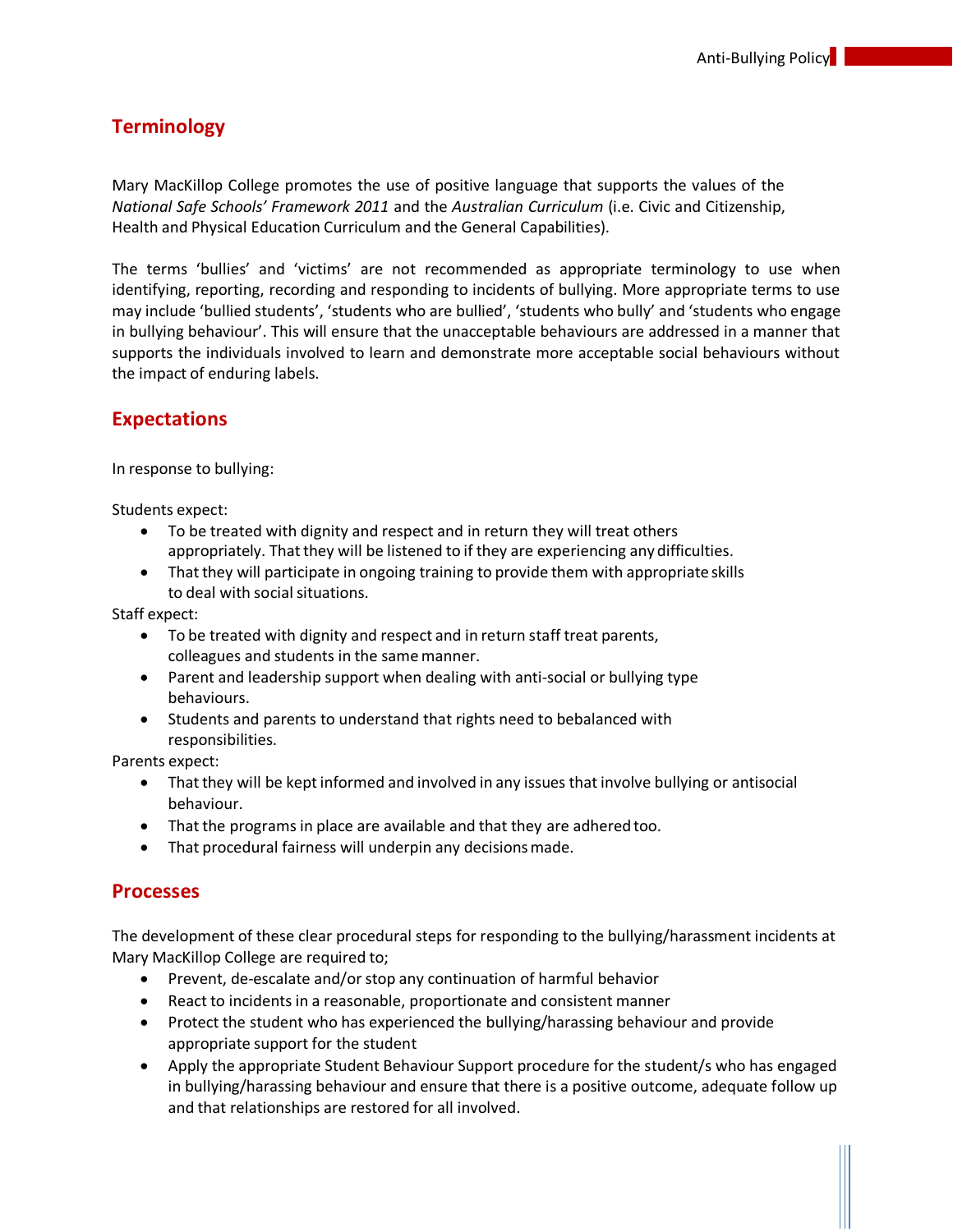# **THE FIVE Rs: Recognise, Report, Record, Respond and Review**

#### **1. Recognise**

Staff, students and parents are educated regarding the signs of bullying through presentations and electronic communications.

#### **2. Report**

Students and parents are educated regarding the people atschool to whom to speak with for assistance eg House Group Teacher, Head of House, Counsellor. Provide information such as:

Who was involved? Who tried to help or witnessed the bullying behavior? When did it start and happen? Where is it occurring? How is it occurring and how often? What evidence has been saved?

#### **3. Record**

Students or parents reporting of an incident is documented as timely as possible. This gives the school the best opportunity to follow up on the incident, intervene, provide support and then continue to monitor the records for repeated incidents that constitute bullying.

The tracking of this data is carried out by the Mary MacKillop Leadership/ Pastoral team who are also responsible for following up, contacting parents and working with the students involved.

The BCE ENGAGE System allows for frequent behaviour incidents to be tracked effectively and all high level incidents are recorded within this database through the use of the Wizard.

This enables Mary MacKillop College to:

- Manage individual cases effectively;
- Monitor and evaluate the effectiveness of strategies;
- Celebrate the anti-bullying work of the school;
- Demonstrate defensible decision making in the event of complaints being made;
- Engage and inform parents and other services as necessary.

#### **4. Respond**

#### **Proactive responses**:

Whole school supports such as the College's Well-being program and the Peer Mentor program are implemented by all staff to educate students about positive relationships, how to communicate and problem solve appropriately and how to seek help when needed. Topics such as peer relationships, conflicts and bullying are covered in these lessons.

Specific links to these programs can be found below:

Student Wellbeing & Learning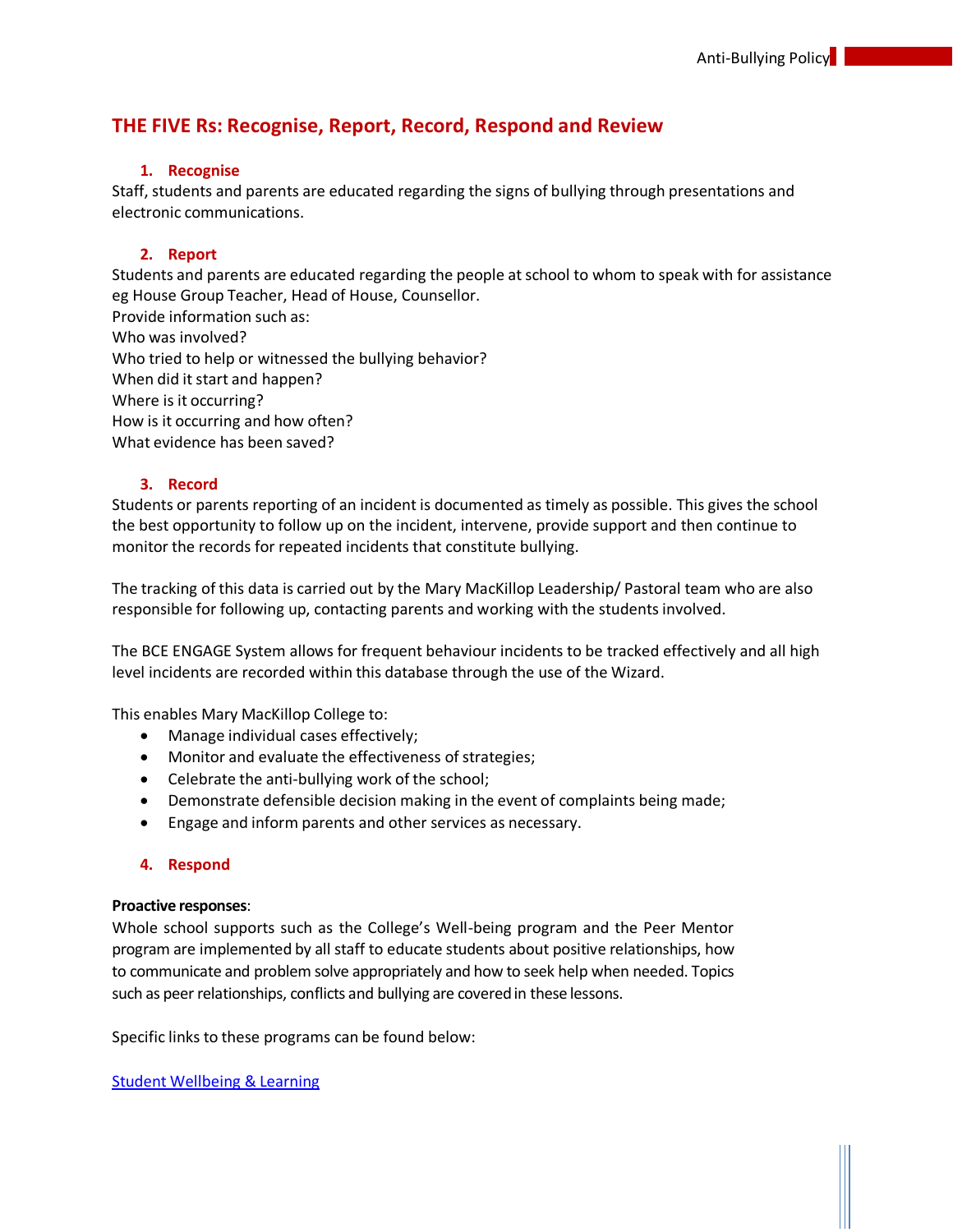#### Wellbeing Programme

The College also raises awareness of personal safety, bullying and bystander effects through the celebration of R U Ok? Day, the National Day of Action Against Bullying and Violence as well as Daniel Morcombe Day. Proactive responses aim to educate students and prevent the incidences of bullying.

Other early Intervention responses include when given notice of the enrollment of a student who has been identified as having been bullied or having engaged in bullying behavior in a previous school.

A comprehensive list of resources is included at the end of this document to support the process of restoring justice. Additionally, Mary MacKillop College supports the aims of the General Capabilities. Health and Physical Education and the Technologies curriculum in the school.

Internet and [Technology](https://mybcecatholicedu.sharepoint.com/sites/sp-mmc/staff/Forms/Forms/AllItems.aspx?id=%2Fsites%2Fsp%2Dmmc%2Fstaff%2FForms%2FStaff%20Handbook%2FAll%20Staff%2FClassroom%20Procedures%20and%20Student%20Management%2FInternet%20and%20Technology%20Use%2Edocx&parent=%2Fsites%2Fsp%2Dmmc%2Fstaff%2FForms%2FStaff%20Handbook%2FAll%20Staff%2FClassroom%20Procedures%20and%20Student%20Management)

Mobile Phone Policy

Additionally, we use:

https://kweb.bne.catholic.edu.au/LandT/LearningTeaching/Student Behaviour Support/Documents/Cybersafety-Information.docx

#### **Reactive responses:**

Reactive responses are deployed once a bullying claim has been made to a staff member. The incident needs to be reported to Head of House/Deputy Principal-Director of Student, whereby an investigation can occur and a referral to the Guidance Counsellor can be made (if deemed appropriate). If the incident is deemed as bullying, consequences will align with the College's Behaviour Policy.

An initial review of the situation may involve providing the student with strategies to try to resolve the situation or the implementation of consequences.

Procedural steps that are followed as a consequence of bullying allegations at Mary MacKillop College are as follows.

*Students who are bullied/harassed*- appropriate support measures are documented and put into place for a student and reviewed to see if the support has been effective for the student to respond positively and have his or her personal safety improved.

*Students who bully/harass* – the student alleged to be engaged in bullying behaviour will be encouraged to have a complete understanding that their behaviours and communications are considered as bullying and therefore that these must cease. Appropriate support measures are documented, put into place with the student and reviewed to see if the support has been effective to reduce the student's bullying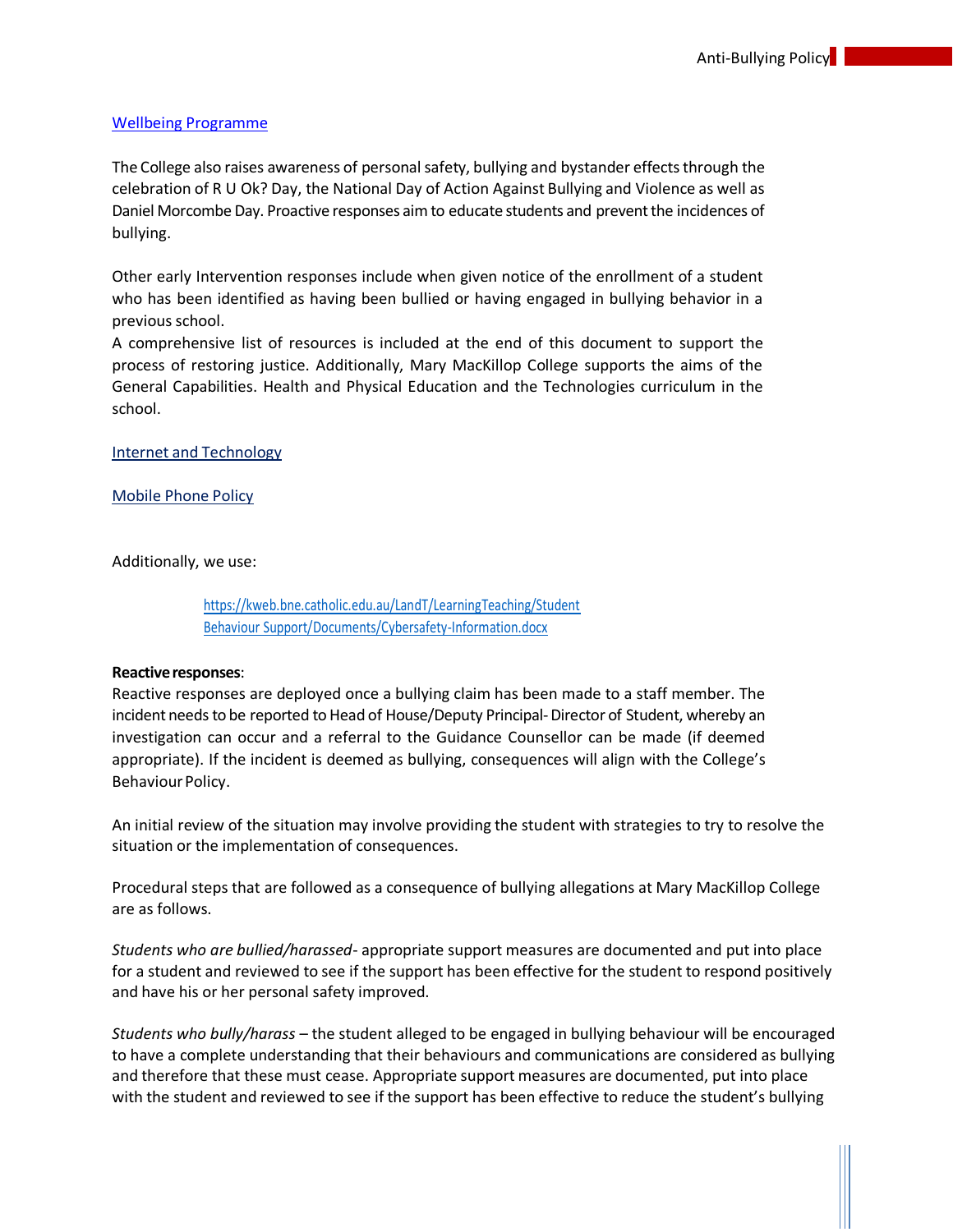behaviour.

*Students who are bystanders* - it is important that all students be taught to recognise bullying and harassment, report bullying and have the opportunity to practice safe ways to effectively intervene, maintaining personal safety, when bullying occurs. Students who witness bullying as a bystander may be called upon to contribute to investigations of alleged bullying.

#### **5. Review**

The review process involves checking with students who are involved in the incidents periodically in the future to ensure the wellbeing of all involved and to prevent further issues. Review processes may include regular meetings with the Head of House and/or College Counsellor.

# <span id="page-7-0"></span>**Responsibilities**

At Mary MacKillop College the principal takes the following responsibilities:

- Assists in the creation of a positive school climate of respectful relationships where bullying or harassing behaviours are not tolerated and cannot flourish
- Consults with other school staff (and if required, the Guidance Counsellor and Head of House/Deputy Principal- Director of Students) and uses professional judgment to determine the appropriate response strategy for a specific behavioural issue. The *BCE Student Behaviour Support Guidelines, Regulations and Procedures* provide a set of factors to consider in determining the appropriate level of response.
- Takes responsibility for the implementation of the school's anti-bullying procedures
- Identifies patterns of bullying or harassing behaviours and initiates school action to address them
- Embeds anti-bullying messages into each curriculum area and in every year
- Ensures the development, implementation and evaluation of education and prevention strategies to promote student safety and wellbeing
- Responds to incidents of bullying or harassment that have been reported to the school quickly and effectively
- Ensures that support will be given to any student who has been affected by, engaged in or witnessed bullying behaviour
- Ensures that incidents are recorded in the Student Behaviour Support System

At Mary MacKillop College the school staff take the following responsibilities:

- Support the school in maintaining a safe and supportive learning environment.
- Model and promote appropriate right relationships and behaviours
- Respond in a timely manner to incidents of bullying or harassment according to the school's student behavior support plan
- Support students to be effective bystanders while maintaining their own safety
- Know the college's student behavior support plan and anti-bullying procedures and reporting structures
- Promote a school culture where bullying or harassment is not acceptable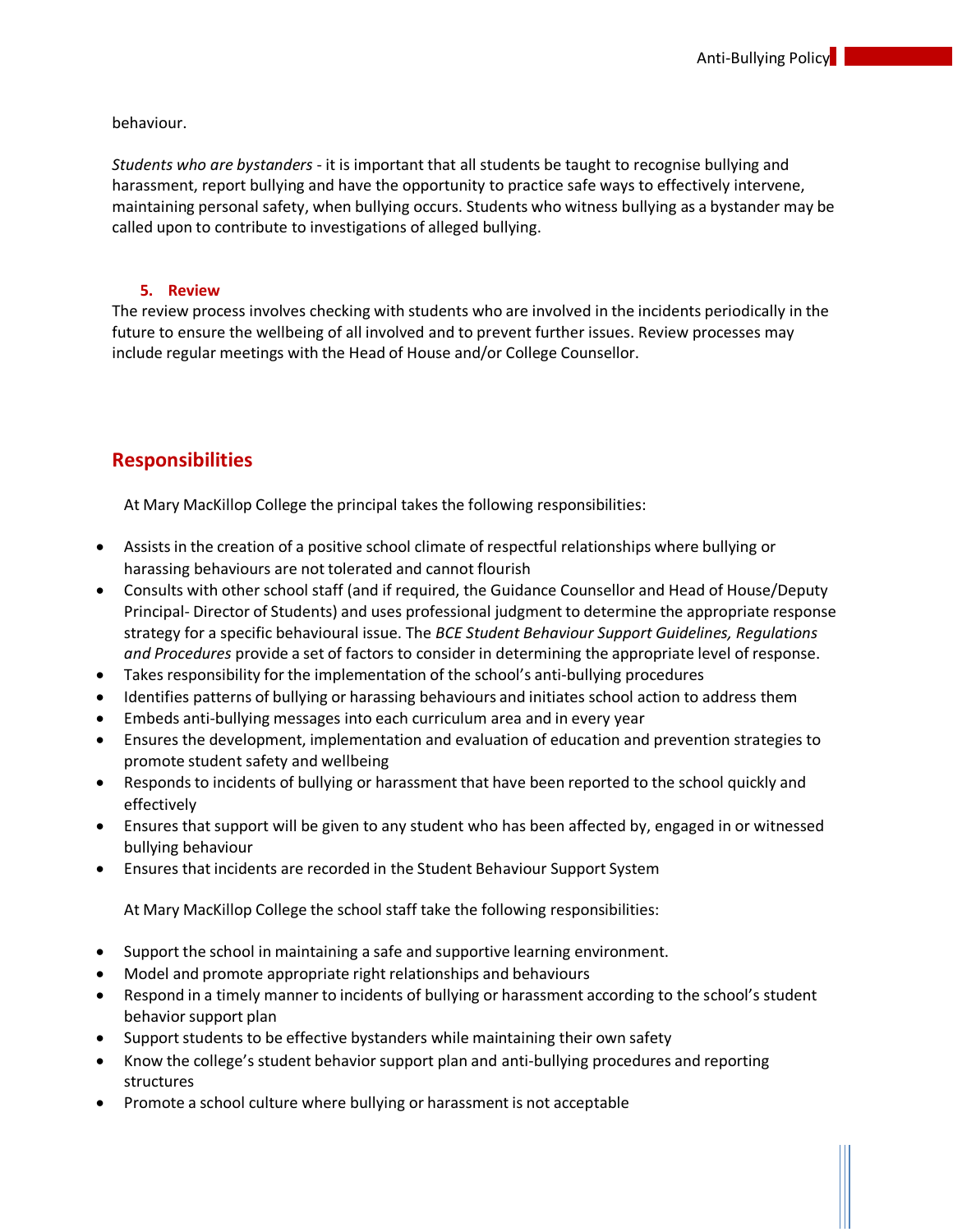• Teach students to identify, react, report and respond to bullying or harassment at school and online

At Mary MacKillop College the parents take the following responsibilities:

- Keep the school informed of concerns around behaviour, their child's health and wellbeing issues or other matters of relevance
- Communicate in a respectful manner with school staff about issues of concern
- Support their children to become responsible citizens and to develop responsible online behaviours
- Support their children in developing supportive bystander behaviours
- Work collaboratively with the school to resolve incidents when they happen.

At Mary MacKillop College the students take the following responsibilities:

- Are respectful towards other students, staff and members of the school community
- Understand what bullying/harassment is, what is not bullying and how to report bullying
- Behave as responsible digital citizens
- Communicate with an appropriate adult if bullied or harassed or if they are aware someone else is being bullied or harassed
- Learn to be an effective bystander, so that bullying and harassment are discouraged through peer influence

# **Definitions**

National definitions have been developed by the MCEETYA '*Safe and Supportive School Communities*'management group and used in the *National Safe Schools' Framework (2011***).**

#### **Aggression:**

Aggression is words or actions (both overt and covert) that are directed towards another and intended to harm, distress, coerce or cause fear.

#### **Bullying:**

*Definition for Teachers, Parents and Carers:* Bullying is repeated verbal, physical, social or psychological behaviour that is harmful and involves the misuse of power by an individual or group towards one or morepersons.

- *Cyber bullying* refers to bullying through information and communicationtechnologies.
- Conflict or fights between equals and single incidents are not defined asbullying.
- Bullying of any form or for any reason can have long-term effects on those involved including bystanders.

Bullying is when one student (or a group) targets another student again and again to upset or hurt them. They might hurt them physically, try to socially isolate them or say and do many mean or humiliating things to them. Although it's neither respectful nor acceptable if someone behaves in a mean or aggressive way on one occasion, it isn't considered bullying. A fight or disagreement between students of equal power or status isn't considered bullying.

#### **What is NOT Bullying?**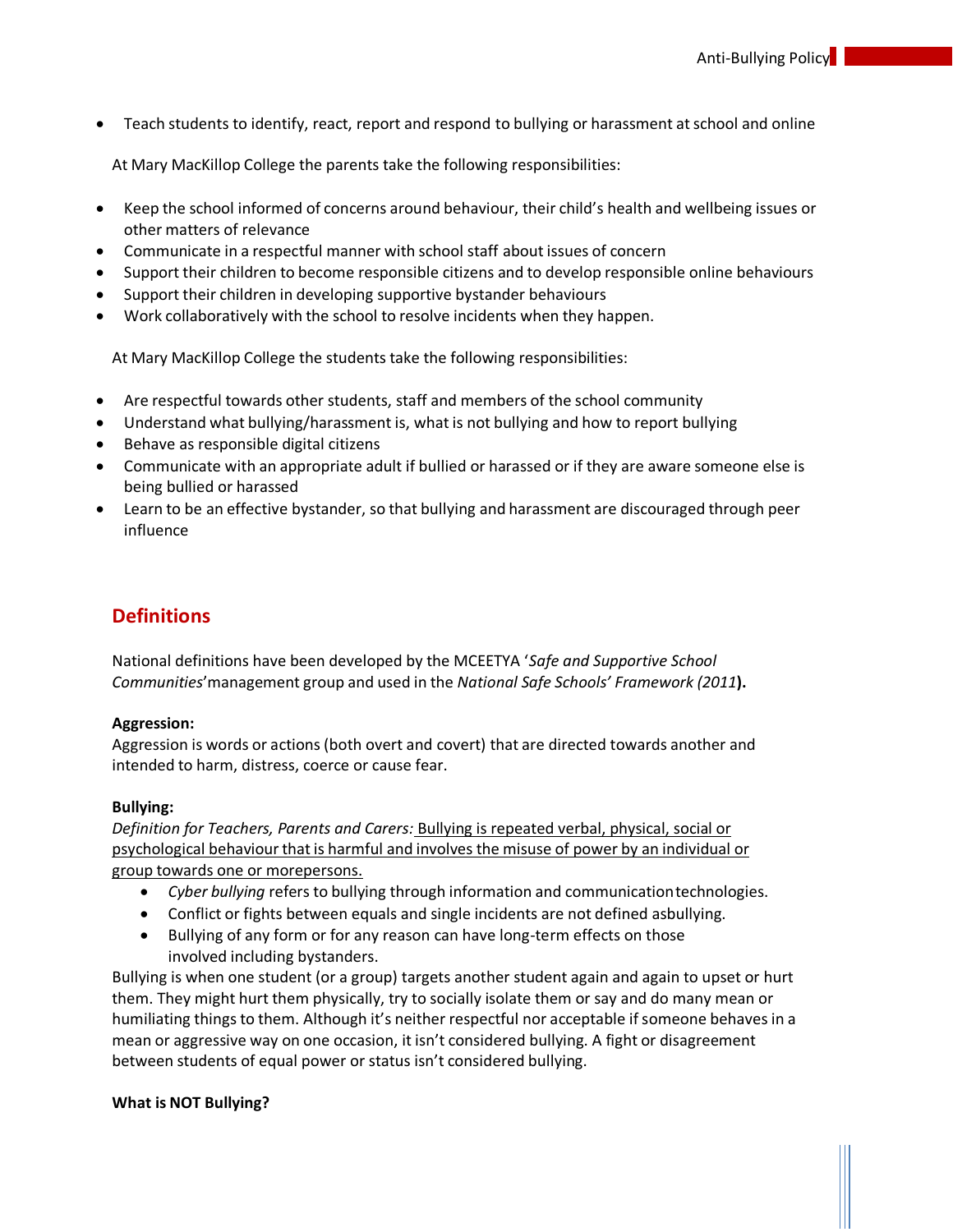There are also some behaviours, which, although they might be unpleasant or distressing, are not bullying:

- **Mutual conflict** which involves a disagreement, but not an imbalance of power. Unresolved mutual conflict can develop into bullying if one of the parties targets the other repeatedly inretaliation.
- **Single-episode acts** of nastiness or physical aggression, or aggression directed towards many different people, is not bullying unless it becomes a pattern ofbehaviours.
- **Social rejection or dislike** is not bullying unless it involves deliberate and repeated attempts to cause distress, exclude or create dislike by others.

#### **Conflict:**

- Conflict is a mutual disagreement, argument or dispute between people where no one has a significant power advantage and both feel equally aggrieved.
- Conflict is different to bullying because there is always an imbalance of power in bullying. However, poorly resolved conflict situations, especially those involving friendship breakups or romantic break-ups sometimes lead to either aggression orbullying.
- Conflict can be a precursor to bullying where there are instances of repeated conflict and where the balance of power changes.

#### **Covert bullying:**

• Covert bullying is a subtle type of non-physical bullying which usually isn't easily seen by others and is conducted out of sight of, and often unacknowledged by, adults. Covert bullying behaviours mostly inflict harm by damaging another's social reputation, peer relationships and self-esteem. Covert bullying can be carried out in a range of ways (e.g. spreading rumours, encouraging a third party to engage in bullying behaviour, conducting a malicious social exclusion campaign and/or through the use of internet or mobile phone technologies).

#### **Cyber bullying:**

- Cyber bullying is a term used to describe bullying that is carried out through internet or mobile phone technologies. It is often combined with offline bullying. It may include a combination of behaviours such as pranking (i.e. hang-up calls), sending insulting text messages, publishing someone's private information, creating hate sites or implementing social exclusion campaigns in social networking sites. It is also cyber bullying when a student uses technology to run a multistep campaign to bully another student (e.g. setting another student up to be assaulted, video recording their humiliation, posting the video-recording online and then sending the website address to others).
- It is important to recognize that cyberbullying is a form of bullying, and as such schools should already be equipped to deal with the majority of cyberbullying cases through their existing Whole School Student Behaviour Support Plan.

#### **Cyber exploitation:**

• Cyber exploitation is the use of the internet or mobile phone technologies to take advantage of another. Examples include: asking others to send sexually explicit photographs of themselves or publishing such images; stealing someone's identity and impersonating them (e.g. to subscribe to services or purchase

goods and services in their name); using unscrupulous sales tactics (e.g. pop-ups).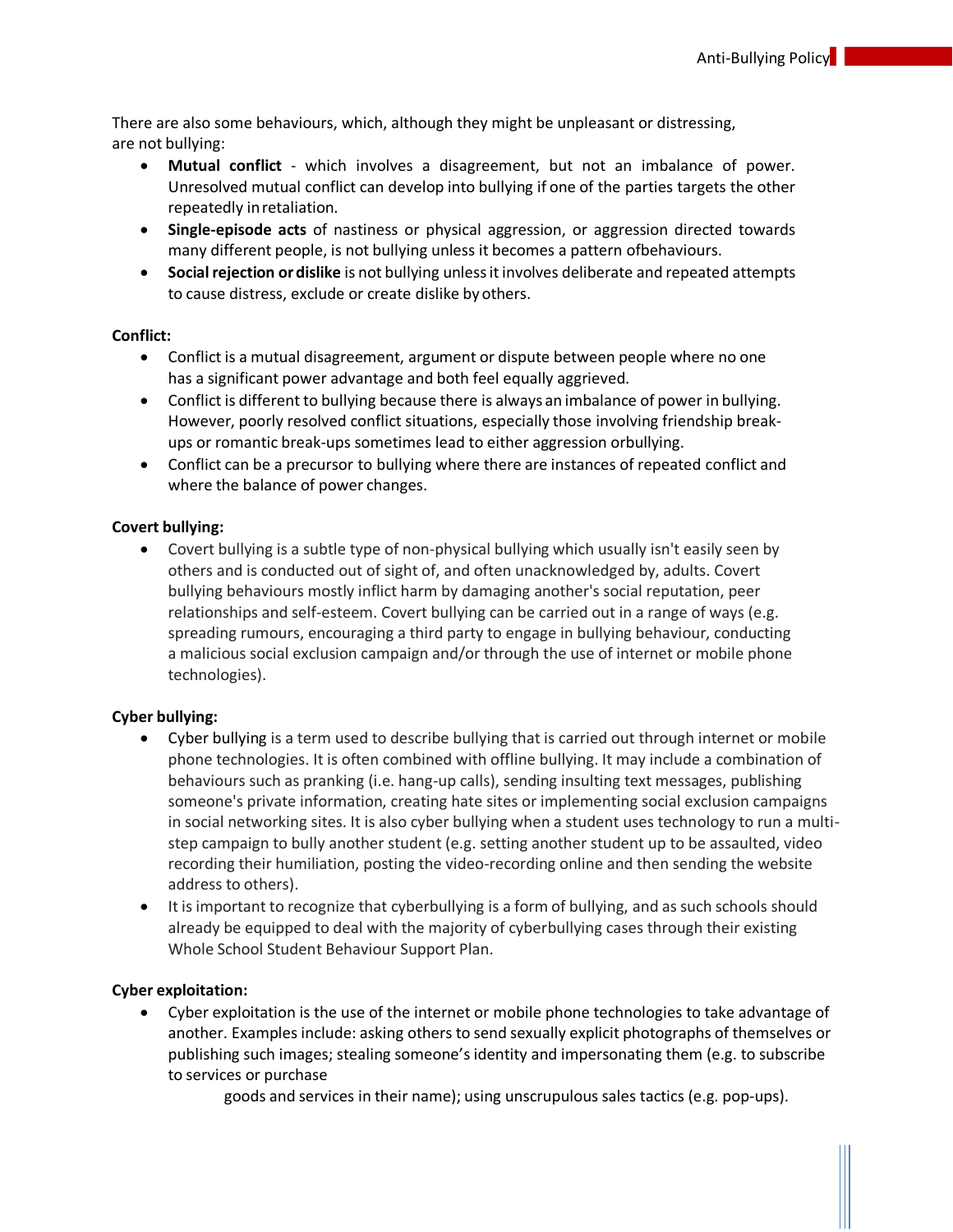#### **Cyber fight:**

• Cyber fight is conflict that is carried out through the use of mobile phone or Internet technologies.

#### **Cyber harassment:**

• Cyber harassment is a single episode of aggression (e.g. an insult, threat, nasty denigrating comment) against a specific student carried out through internet or mobile phone technologies.

#### **Cyber risks:**

• Cyber risks are potential risks that students are exposed to when using Internet or mobile phone technologies. These include: the temptation to misuse technology, cyber exploitation, self-exposure and cyber bullying.

#### **Discrimination:**

• Discrimination occurs when people are treated less favorably than others because of their race, culture or ethnic origin; religion; physical characteristics; gender; sexual orientation; marital, parenting or economic status; age; ability or disability. Discrimination is often ongoing and commonly involves exclusion or rejection.

#### **E-Crimes:**

• E-crimes are illegal actions that are carried out through the use of the internet or mobile phone technology. They include: child exploitation material, fraud, impersonation or identity theft, or sending words or images that cause offence, distress, menace or threaten. Most of these are crimes under Australian federal law but some are also (or only) crimes under some Australian state laws. It is important that students understand that the production or distribution (including texting and posting) of lewd images of themselves or others may constitute child exploitation material with a potential criminal penalty and that some of these activities can be construed as bullying.

#### **Flaming:**

• Flaming are online "fights" using electronic messages with inappropriate/angry and obscene messages.

#### **Harassment:**

- Harassment is behaviour that targets an individual or group due to their identity, race, culture or ethnic origin; religion; physical characteristics; gender; sexual orientation; marital, parenting or economic status; age; ability or disability and that offends, humiliates, intimidates or creates a hostile environment. Harassment may be an ongoing pattern of behaviour, or it may be a single act. It may be directed randomly or towards the same person/s. It may be intentional or unintentional (i.e. words or actions that offend and distress one person may be genuinely regarded by the person doing them as minor or harmless). Harassment is unacceptable and needs to be addressed as part of creating a safe school but it would not be considered bullying if any one or more of the following three features were present.
- It occurred only once and was not part of a repeatedpattern.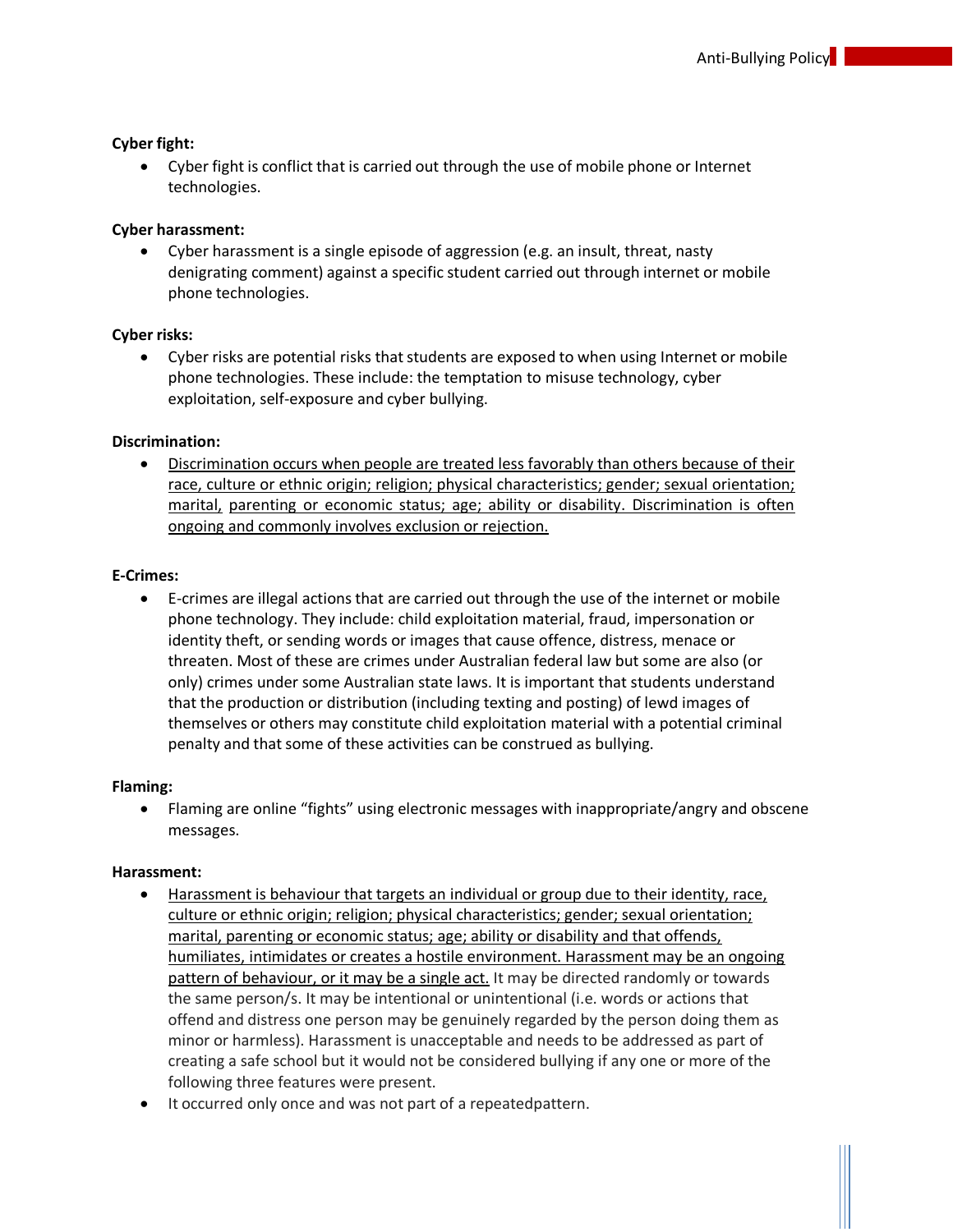- It (genuinely) was not intended to offend, demean, annoy, alarm orabuse.
- It was not directed towards the same person/s each time.

#### **Online hate websites/Bash boards:**

<span id="page-11-0"></span>• Bash boards are websites (or other online sites) that have been established for the purpose of bullying another student. They contain insulting and contemptuous remarks or images and encourage others to sign on and indicate their hatred of a nominated person and add more disparaging comments.

#### **Sexting:**

- Sexting is the sending of sexually explicit messages or photographs of oneself or others, using mobile phone technology either by request or spontaneously. It can also include posting of this material online. A student's current, or potential romantic partner, may be the source of a request to engage in sexting. Such photos may be sent (without permission) to many other people, or used to coerce or blackmail after a relationship break-up.
- It is important that students understand that the production or distribution (including texting and posting) of lewd images of themselves or others may constitute child exploitation material pornography with a potential criminal penalty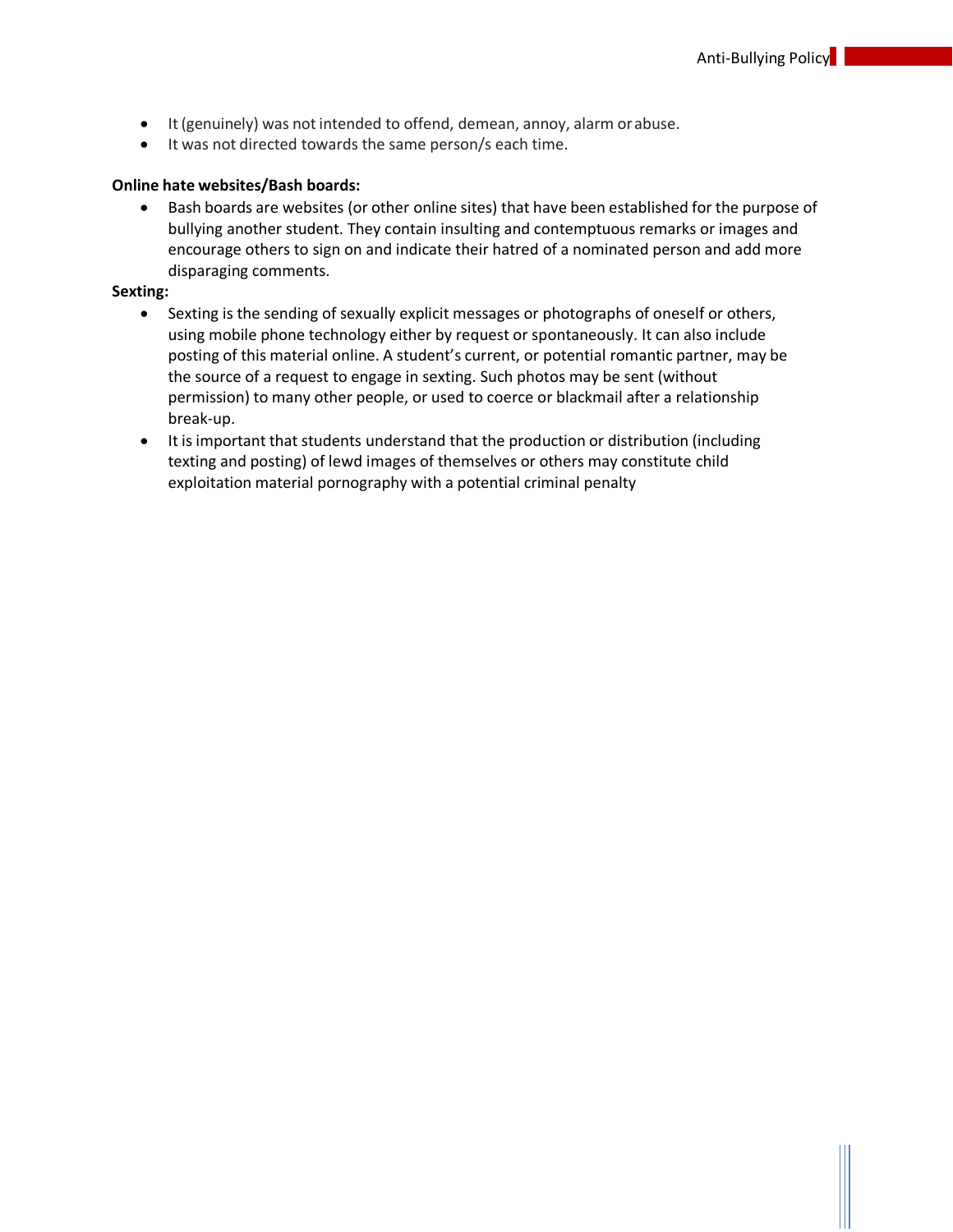## <span id="page-12-0"></span>**RESOURCES**

- *Act Smart Be Safe: a gateway for parents/carers, students, teachers and the community to accessinformation to help improve youth safety. <http://education.qld.gov.au/actsmartbesafe/>*
- *Alannah and Madeline Foundation: a national charity protecting children from violence and its devastating effects. <http://www.amf.org.au/AboutUs/>*
- *Australian Communications and Media Authority (ACMA) [www.acma.gov.au/cybersafety](http://www.acma.gov.au/cybersafety)*
- *Australian Federal Police: are involved in crime prevention and awarenessraising activities, particularly in keeping young people safe online. The AFP coordinates ThinkUKnow.*
	- *[www.afp.gov.au](http://www.afp.gov.au/)*
- *Beyondblue [www.beyondblue.org.au](http://www.beyondblue.org.au/)*
- *Bob's place of educational links forstudents. Teachers, and parents [www.bobsedulinks.com/teachers.htm](http://www.bobsedulinks.com/teachers.htm)*
- *Bullying. No way! Safe and Supportive Communities (SSSC) Project; Queensland Department of Education, Training and Development on behalf of the Australian Education Authorities (2013) [www.bullyingnoway.com.au](http://www.bullyingnoway.com.au/)*
- *The Bullying No Way! website provides a wide range of information and resources for parents and school communities on managing bullying. For more information visit: [www.bullyingnoway.gov.au](http://www.bullyingnoway.gov.au/) and go to the parents' portal*
- *Child, Family Community Australia [Working with families whose child is bullying: an evidence-based guide for](http://www.aifs.gov.au/cfca/pubs/factsheets/a147442/index.html) [practitioners](http://www.aifs.gov.au/cfca/pubs/factsheets/a147442/index.html)*
- *Cybersmart provides an outline of policies and procedures schools may follow to assist them in providing a holistic approach to cybersafety. [www.cybersmart.gov.au](http://www.cybersmart.gov.au/)*
- *Digital [Citizenship](https://kweb.bne.catholic.edu.au/LandT/Curriculum/GeneralCapabilities/ICT%20Capability/Pages/Digital-Citizenship.aspx) information on the BCE Learning and Teaching site*
- *Friendly Schools and Families Program: provides a description of individual, group, family and school community level actions to address and prevent bullying in its social context. The program assists with the design, development, implementation, dissemination and evaluation of a social skill building and comprehensive anti-*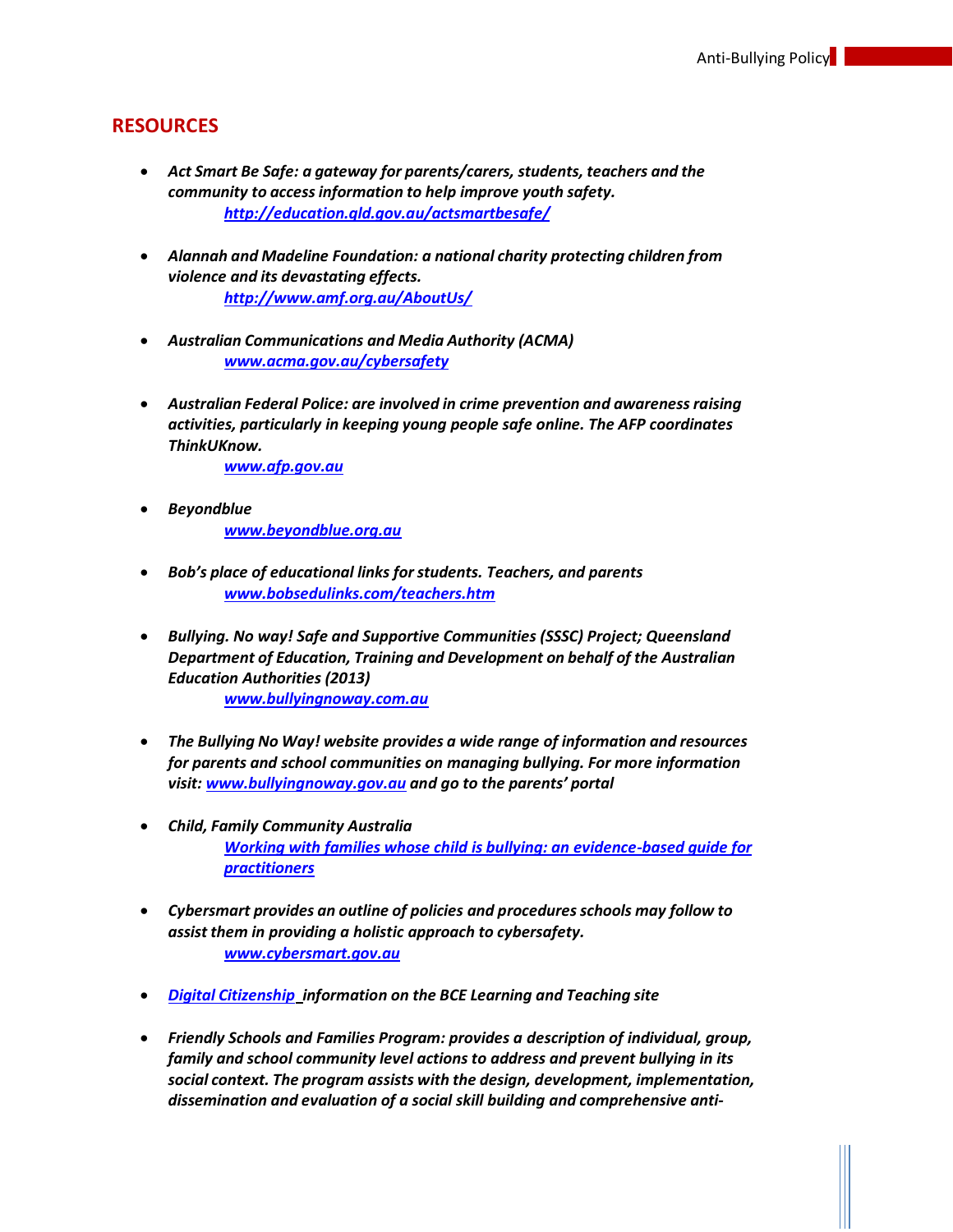*bullying program. Dr. Donna Cross and co-workers at Edith Cowan University developed the program.*

*<http://www.friendlyschools.com.au/about.php>*

- *Guide for educators to bullying on the internet [www.education.unisa.edu.au/bullying/educators.html](http://www.education.unisa.edu.au/bullying/educators.html)*
- *Ken Rigby [www.kenrigby.net](http://www.kenrigby.net/) Professor Ken Rigby is a national consultant for Australian schools and a leading international authority in bullying and victimisation in schools with more than 100 peer refereed papers and other publications. In his site he has set out to present in brief what is most useful for schools and parents to know about bullying among children and how resources can be accessed to tackle this enduring and troubling problem.*
- *Kids' Helpline: is a free, private and confidential, 24-hour telephone and online counseling service for young people aged between 5-25 years 1800 551 800 [www.kidshelp.com.au](http://www.kidshelp.com.au/)*
- *The National Centre Against Bullying (NCAB) is a peak body working to advise and inform the Australian community on the issue of childhood bullying and the creation of safe schools and communities, including the issue of cybersafety. [www.ncab.org.au](http://www.ncab.org.au/)*
- *Restorative Practices [www.restorativepractices.org.au](http://www.restorativepractices.org.au/) offers teachers, students and parents a way of seeing problems as an opportunity for learning.*
- *Reach Out: an online resource that assists young people by providing information to improve understanding of the issuesthat relate to mental health and wellbeing. Reach Out also has information on how young people can get the best help from services, as well as opportunities to connect with other young people. [http://au.reachout.com](http://au.reachout.com/)*
- *Rock and Water Program: founded by the Dutch educationalist, Feerk Ykema, is designed to help young people interact and communicate more confidently with others. It makes use of physical exercises that are constantly linked to the acquisition of mental and physical skills. It claims to assist boys and girlsto become aware of purpose and motivation in their lives.*

*<http://www.yapa.org.au/youthwork/stories/rockandwater.php>*

• *Safe Schools Hub: National Safe Schools Framework (2011) MCEECDYA, Department of Education, Employment and Workplace relations; Commonwealth of Australia (2013)*

*[www.scafeschoolshub.edu.au](http://www.scafeschoolshub.edu.au/)*

• *Working Together Suite of Resources developed by QSAAV, can be accessed at: <http://education.qld.gov.au/studentservices/behaviour/qsaav/index.html>*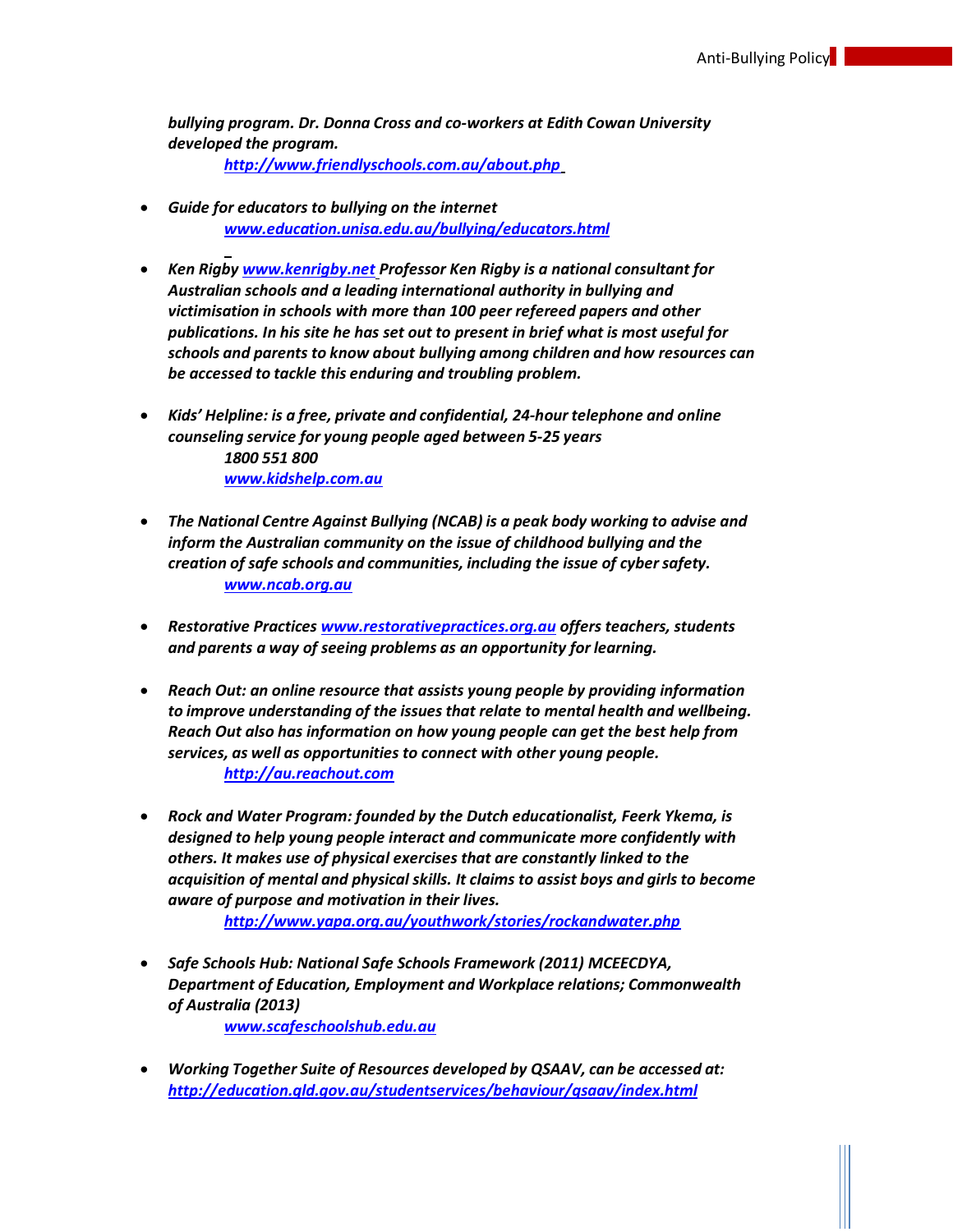*It includes:*

- » *Queensland Schools Declaration Against Bullying and Violence*
- » *Working Together: A toolkit for parents to address bullying*
- » *Working Together: A starter kit for developing local community alliances against bullying and violence*
- » *Working Together: Good practice in Queensland schools – Case studies of effective school based action against bullying*
- » *Working Together: Understanding student violence in schools*
- *You Can Do It: a program delivered through a school curriculum to help studentsset achievable goals and enjoy life. It emphasises the need to have positive thoughts in order to change negative feelings and behaviours. The program covers eight areas: confidence, effort and persistence, happenings, self-acceptance, goal setting, time management and organisation, making friends and handling conflict.*

<span id="page-14-0"></span>*[www.youcandoit.com.au](http://www.youcandoit.com.au/)*